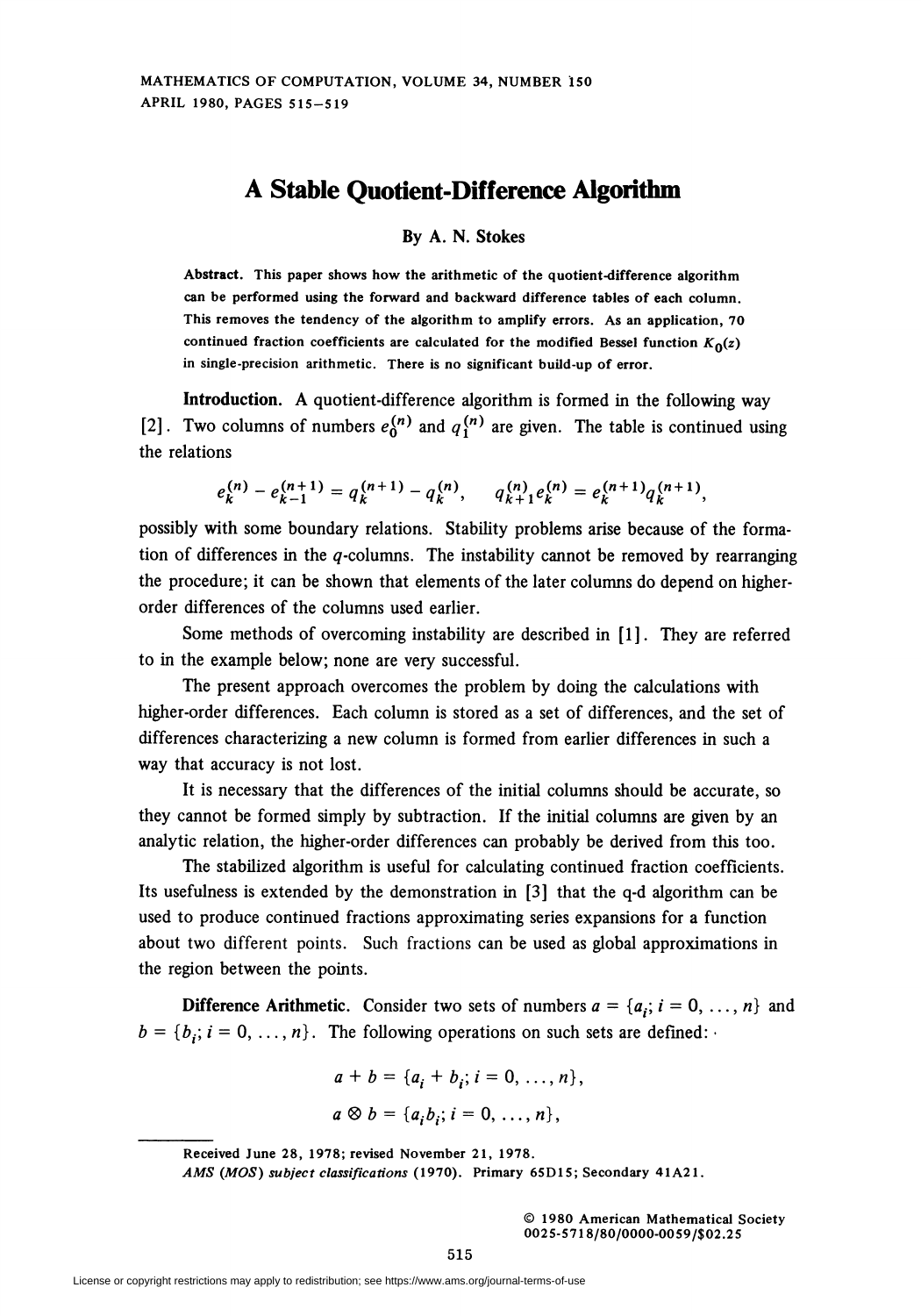$$
\Delta(a) = \{a_{i+1} - a_i; i = 0, ..., n-1\},\
$$
  

$$
L(a) = \{a_i; i = 1, ..., n\}.
$$

The symbol  $\Delta^{k}(a)$  represents the result of k applications of the operator  $\Delta$ , where  $k \le n$ . Then  $\Delta^{k}(a) = {\Delta^{k}(a)}; m = 0, ..., n-k$ .

The array  $\Delta_m^k(a)$  is called the difference table of the set a. Then the difference tables of the results of the above operations can be formed:

$$
\Delta_m^k(a+b) = \Delta_m^k(a) + \Delta_m^k(b), \qquad m = 0, \ldots, n-k; k = 0, \ldots, n,
$$
  

$$
\Delta_m^k(L(a)) = \Delta_{m+1}^k(a), \qquad m = 0, \ldots, n-k-1; k = 0, \ldots, n-1,
$$
  

$$
\Delta_m^k(\Delta a) = \Delta_m^{k+1}(a), \qquad m = 0, \ldots, n-k-1; k = 0, \ldots, n-1,
$$

while for multiplication the following analogue of Leibniz's rule applies  $[4]$ :

$$
\Delta_m^k(a\otimes b)=\sum_{j=0}^k\binom{k}{j}\Delta_{m+k-j}^j(a)\Delta_m^{k-j}(b),\qquad m=0,\ldots,n-k; k=0,\ldots,n.
$$

**The Algorithm.** Suppose the columns  $e_0^{(k)}$ ,  $k = 1, ..., N$ , and  $q_1^{(k)}$ ,  $k =$  $0, \ldots, N$ , together with their difference tables, are given to the required accuracy, where  $N$  is even, for convenience. Suppose the relations mentioned previously are to be used without boundary conditions to form a q-d table, so

(1) 
$$
e_j^{(k)} = e_{j-1}^{(k+1)} + q_j^{(k+1)} - q_j^{(k)}, \quad j = 1, ..., N/2, k = 0, ..., N + 1 - 2j,
$$

and

(2) 
$$
q_{j+1}^{(k)}e_j^{(k)} = q_j^{(k+1)}e_j^{(k+1)}, \quad j = 1, ..., N/2, k = 0, ..., N-2j.
$$

Let  $e_j$  and  $q_j$  represent, respectively, the sequences  $\{e_j^{(k)}; k = 0, 1, ..., N + 1 - 2j\}$ and  $\{q_j^{(k)}; k = 0, 1, ..., N - 2j + 2\}.$ 

From (1),  $e_i = L(e_{i-1}) + \Delta(q_i)$ . So

(3) 
$$
\Delta_n^m(e_j) = \Delta_{n+1}^m(e_{j-1}) + \Delta_n^{m+1}(q_j),
$$

$$
m = 0, ..., N + 1 - 2j, n = 0, ..., N + 1 - 2j - m.
$$

From (2)  $q_{i+1} \otimes e_i = L(q_i) \otimes L(e_i)$ . So

$$
\Delta_n^m(q_{j+1}\otimes e_j)=\sum_{i=0}^m\binom{m}{j}\Delta_{m+n-j}^i(q_{j+1})\Delta_n^{m-i}(e_j)
$$

 $(4)$ 

$$
= \sum_{i=0}^m \binom{m}{i} \Delta_{m+n+1-j}^i(q_j) \Delta_{n+1}^{m-i}(e_j)
$$

for  $m = 0, ..., N - 2j; n = 0, ..., N - 2j - m$ .

The algorithm uses Eqs. (3) and (4) in the following way. Suppose the difference tables for  $e_{i-1}$  and  $q_i$  are known. Then (3) gives the difference table for  $e_i$ , without forming differences of column elements by subtraction. Then Eq. (4) is solved for  $\Delta_{N-2i-m}^{m}(q_i)$  for  $m = 0, 1, ..., N-2j$ .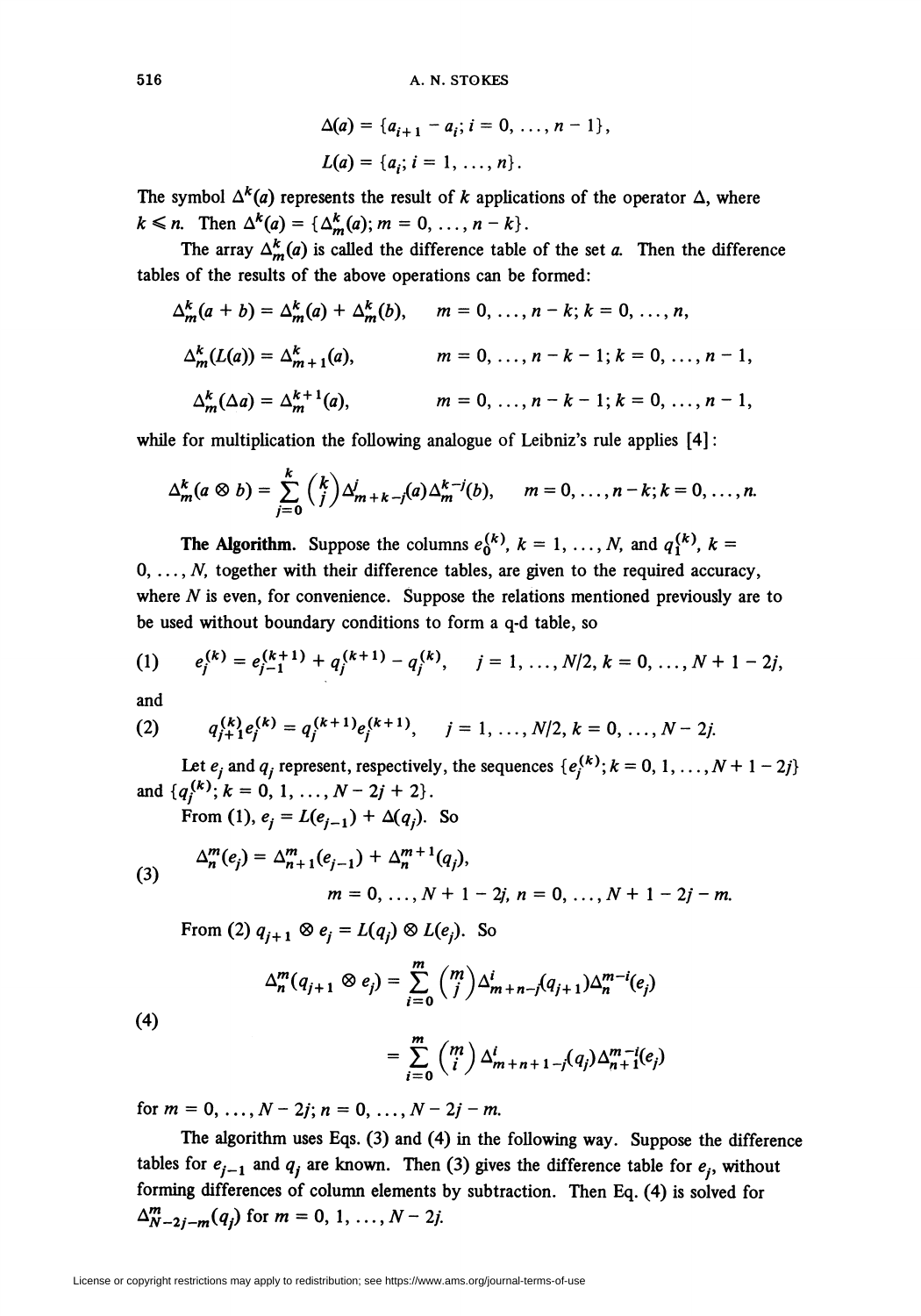Then the full difference table for  $q_{i+1}$  can be formed using the relations

(5) 
$$
\Delta_{N-2j-m}^{m-i}(q_{j+1}) = \Delta_{N-2j-m}^{m-i+1}(q_{j+1}) + \Delta_{N-2j-m-1}^{m-i}(q_{j+1})
$$

for  $m = i, ..., N - 2j; i = 1, ..., N - 2j$ . This gives the values  $q_{j+1}^{(k)} = \Delta_k^0(q_{j+1}),$  $k = 0, \ldots, N-2j.$ 

It is possible to avoid storing a full difference table at any time by retaining only the leading diagonals  $\Delta^m_{N-2j-m}(q_{j+1})$  and  $\Delta^m_{N-2j+1-m}(e_j), m = 0, 1, \ldots$  It is necessary to form the required diagonals of the difference table of  $e_i$  in (4), but this can be done sequentially, storing only one diagonal at a time.

The procedure uses more arithmetic than the usual way of implementing the q-d algorithm, but it eliminates the differencing of adjacent elements which makes the q-d algorithm unstable. There are approximately  $N^3/3$  additions and  $N^3/3$  multiplications of differences, and also  $N^3/3$  multiplications by binomial factors needed to form a full q-d table. The normal q-d algorithm uses  $N^2/2$  additions and  $N^2/2$  multiplications.

Application to Continued Fractions. To find the first *n* coefficients  $a_i$  of the continued fraction

$$
\frac{1}{|1|} + \frac{a_1 x}{|1|} + \frac{a_2 x}{|1|} + \cdots,
$$

which corresponds to the power series  $P = 1 + b_1x + b_2x^2 + \cdots$  two initial columns of a q-d table are formed with  $e^{(i)}_0 = 0$ ,  $i = 0, ..., n-2$ , and  $q_1^{(0)} = -b_1$ ,  $q_1^{(i)} =$  $-b_{i+1}/b_i$ ,  $i = 1, ..., n-1$ . New columns are formed as shown above, and the coefficients are, in sequence, the initial elements of the columns of the q-d table; that is,  $a_1 = q_1^{(0)}$ ,  $a_2 = e_1^{(0)}$ ,  $a_3 = q_2^{(0)}$  etc.

To use the above algorithm as a stable way of finding  $\{a_i\}$  requires an accurate method for forming the leading diagonal of differences of the column  $c_i = q_i^{(i)}$ . Some methods which may be applicable are:

(i) If  $c_i = 1/(i + a)$ , then

$$
\Delta_{n-k-1}^k(c) = \frac{k!}{(n+a-1)\cdots(n+a+k-1)}.
$$

(ii) If  $c_i = f(i)$ , where f is an analytic function whose circle of convergence about  $i = n - 1$  strictly includes the point  $i = 0$ , then by Taylor series expansion of each value  $f(n-1-j)$  about  $(n-1)$ ,

$$
\Delta_{n-k-1}^k(c) = \sum_{i=k}^{\infty} \frac{f^{(i)}(n-1)}{i!} \sum_{j=0}^k {k \choose j} (-1)^j j^i.
$$

All such series converge.

(iii) If  $c_i = \int_C t^i f(t) dt$ , then  $\Delta_n^k(c) = \int_C t^{n-k}(t-1)^k f(t) dt$ .

(iv) Any sequence  $\{c_i\}$  which can be expressed as a number of sums, products, and quotients of sequences which can be dealt with by methods (i) to (iii) can have its differences formed by the processes described earlier.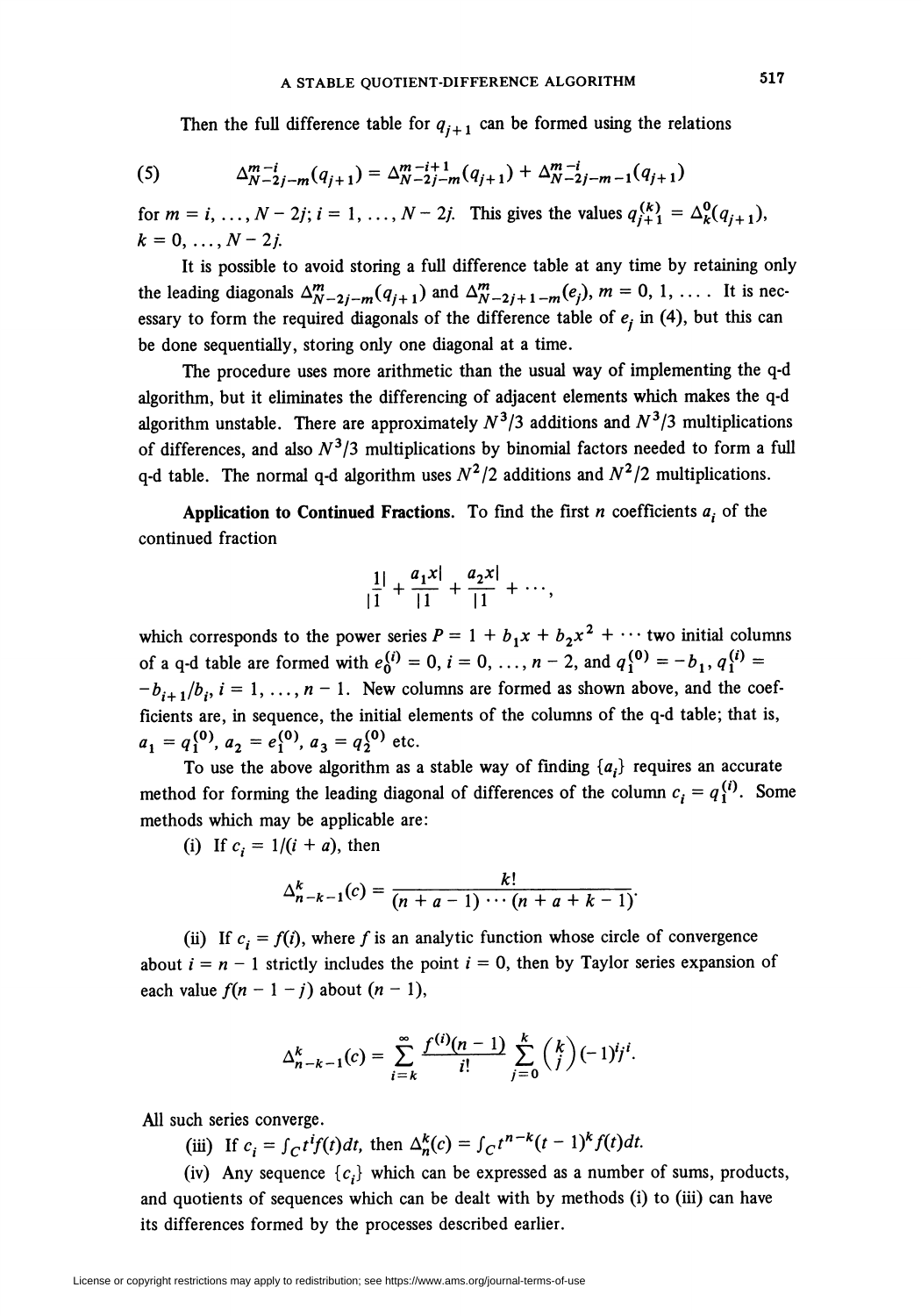518 A. N. STOKES

Example. Gargantini and Henrici [1] have extensively analyzed the stability problems in forming the continued fraction corresponding to the asymptotic expansion for large z of the modified Bessel function  $K_0(z)$ . They considered three modifications of the q-d algorithm, but found only one feasible. This, which they called the incremental form, relied on the similarity between the q-d table for  $K_0(z)$  and an explicitly known table. The arithmetic was performed on the differences.

## **TABLE**

## Comparison of continued fraction coefficients for  $K_0(z)$

- (1) given by Gargantini and Henrici [1]
- (2) obtained using 8-figure precision and the difference-table algorithm
- (3) obtained using 15-figure precision and the difference-table algorithm

| n  | (1)       | (2)       | (3)       |
|----|-----------|-----------|-----------|
| 10 | 2.4175126 | 2.4175125 | 2.4175126 |
| 20 | 4.9120470 | 4.9120468 | 4.9120470 |
| 30 | 7.4094526 | 7.4094523 | 7.4094526 |
| 40 | 9.9075635 | 9.9078297 | 9.9078301 |
| 50 |           | 12.406680 | 12.406680 |
| 60 |           | 14.905804 | 14.905804 |
| 70 |           | 17.405103 | 17.405104 |

This method is equivalent to using extra precision; it reduces the errors which arise initially, but does not remove the tendency to amplify them. Consequently, as the authors found, calculations in double precision were satisfactory for only 20 coefficients, compared with 14 with no modification at all. Using triple precision, they calculated and tabulated 40 coefficients.

The asymptotic series used is that for

$$
e^{z}\sqrt{\frac{2}{\pi z}}K_{0}(z)\sim\sum_{n=0}^{\infty}\frac{(-1)^{n}}{2^{n}n!}\frac{\Gamma(n+\frac{1}{2})^{2}}{\Gamma(\frac{1}{2})}\frac{1}{z^{n}}.
$$

The ratios of successive coefficients are

$$
q_1^{(n)}=c_n=\frac{(2n+1)^2}{8(n+1)}=n/2+1/8(n+1),\qquad n=0,\,1,\,2,\,\ldots.
$$

Then

$$
\Delta_n^1(q_1) = 1/2 - 1/8(n+1)(n+2), \quad n = 0, 1, 2, \ldots,
$$

and for  $k > 1$ ,

$$
\Delta_n^k(q_1) = \frac{(-1)^k k! n!}{8(n+k+1)!}.
$$

The algorithm described above was implemented to find the first 70 continued fraction coefficients. For comparison the work was done on a PDP-11 computer,